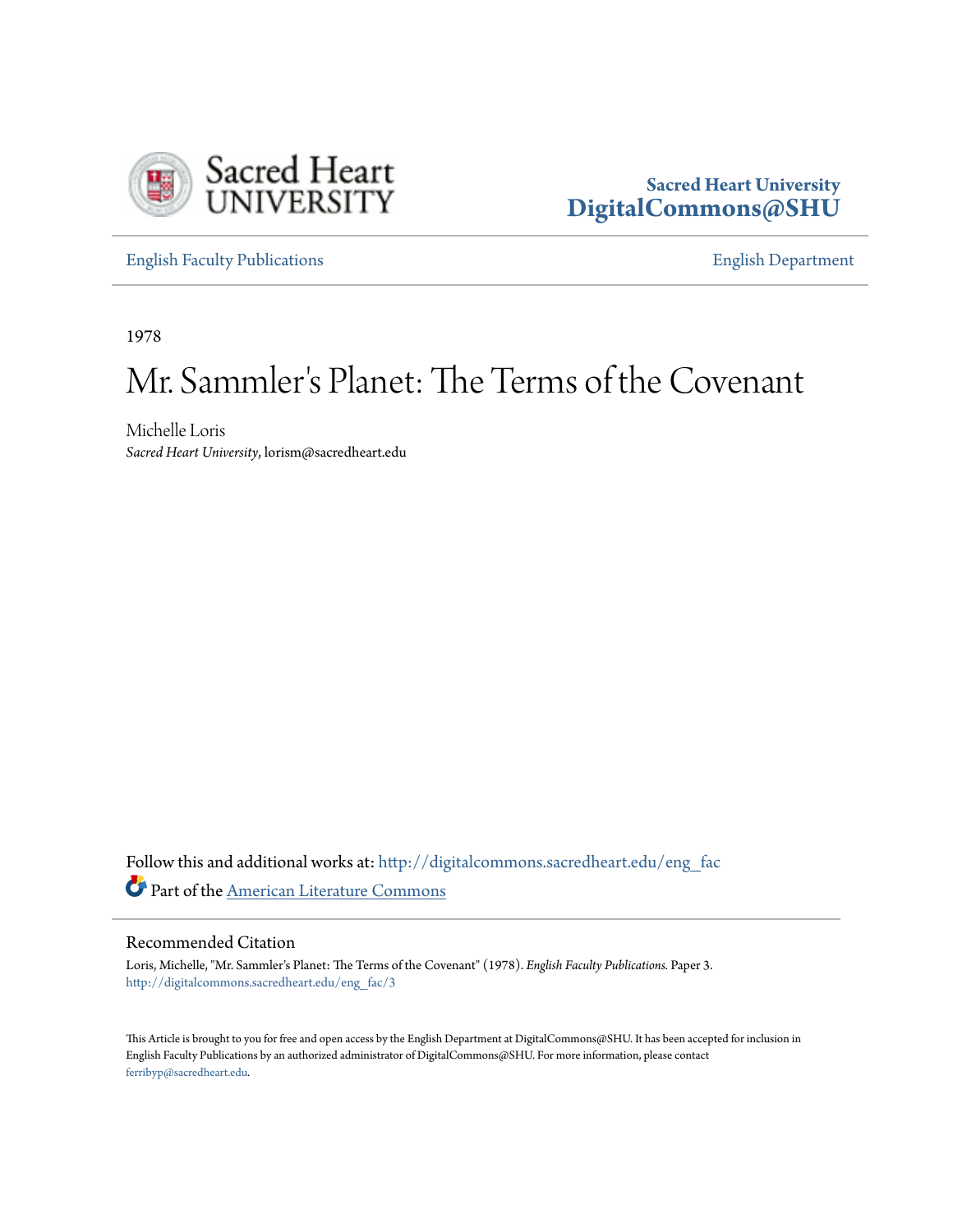## *Mr. Sammler's Planet:* The Terms of the Covenant

by Michelle Carbone Loris

F OR Saul Bellow the essential quest is spiritual: it is a search for humanness in a world that daily assaults and denies such a search. This struggle to be human is the author's one story and the various versions of that same story simply indicate the individual progress each protagonist—Joseph, Asa, Wilhelm, Herzog, Sammler—makes on that journey. To find the genuinely human is the hero's task. Each hero, then, must grapple with Schlossberg's wisdom: "It's bad to be less than human and it's bad to be more than human."<sup>1</sup>

Before the hero can come in touch with his genuine human self and establish a relation not only with the self but also with the community of life outside him, he must acknowledge the despair of both his inner and outer existence; he must confront the false masks that keep the self hidden; he must encounter the fact of death.

For most of the heroes the ability to rid oneself of the self's histrionics and to acknowledge death as integral to life becomes a journey toward grace: spiritual preparation is anchored in the here and now and satisfactorily enough stops there—each hero comes to terms with his humanness. Joseph moves from the despair of dangling: he manages his way out of the paralysis of the less than human to join the community of life as a soldier. As compared to the others, Joseph's experience with death is farthest removed from him. Joseph sees a man fall dead on the street and this becomes a "prevision"<sup>2</sup> of his own mortality and later enables him to recognize "that spring's breath of warm air was simultaneously a breath of relief at his decision to surrender" (121). The revelation spring brings him concerns "the ephemeral agreements by which we live and pace ourselves" (126).

Asa moves a few steps further: he travels from the despair of victimship—the less than human—to join the human community with responsibility and without egotism. Asa's spiritual preparation is to have his assumptions rinsed in the experience of the real suffering of a family death. The crater of Asa's spirit is the void of his victimship. As victim, Asa is isolated, self-pitying, and without loving responsibility to anyone else. But when he recognizes his sister-in-law's genuine grief, his nephew's tragic death, and most of all, when his heart rises to its fullest human capacity: when he acknowledges his responsibility to Allbee, Asa moves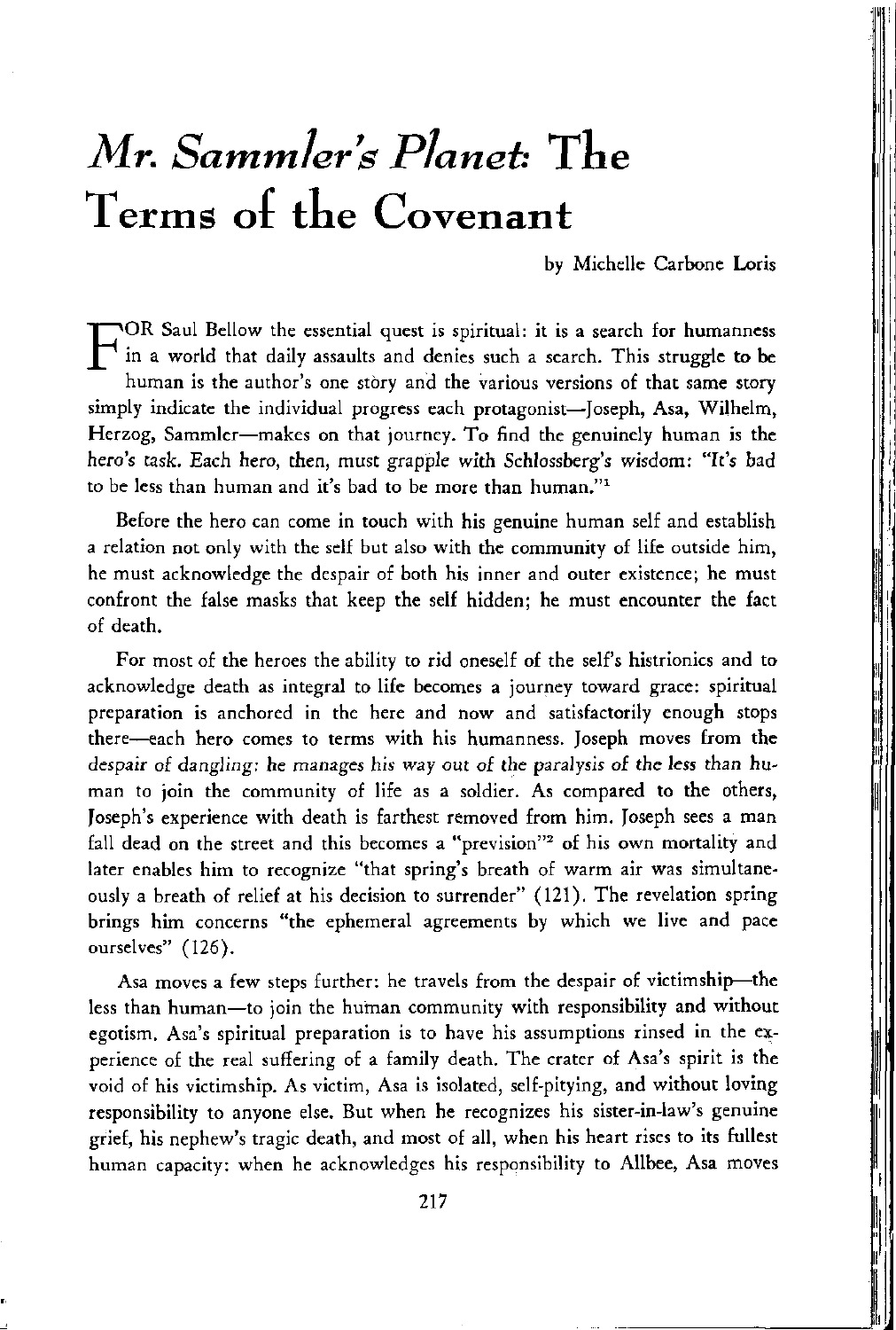from victimship to humanness. Asa has moved further than Joseph: Asa joins society not under the guise of name or category (Joseph joins the Army) but simply as himself—the leavened Asa.

Tommy Wilhelm's spiritual movement takes him from the insecurity of having to be more than human to the heart's need to be compassionately human. Tommy's meretricious denials of death are perceived as a stance of pride. He keeps his real self hidden: "Also he was smoking a cigar, wearing a hat, he has an advantage; it is harder to find out how he feels."<sup>3</sup> Tommy knows "what acting should be" (3) and it is only when he removes the disguises that he is able to move to those deep emotional places that lay bare the essential self. The death of a stranger effects this cleansing for Tommy. Standing beside the casket of one whom he does not know and does not resemble, and who he sees is disguised in the death cosmetics used to assuage the fear of the living, Tommy surrenders the glitter palace of his mind for the honest pain and compassion of his heart. "Through torn sobs and cries Tommy moves toward the consummation of his heart's ultimate need" (118). He seizes this day.

Herzog, duke of the heart, moves from those romantic notions about the individual to the stillness of occupancy. Though cuckolded by Madeline and best friend Gersbach, Herzog must rise from the more than human self-pitying mire he wallows in. "Moses, suffering, suffered in style"<sup>4</sup> but he must "shake off . . . the victim bit" (104) and learn that "we must be what we are" (86).

T jERZOG's wanderings through the spaces of evil and death reconcile him with his humanness. Similar to Wilhelm's experience at the wake, the child abuse case prepares Herzog's way: "Herzog experienced nothing but his own *human feelings"* (294). Later he again witnesses the "monstrousness of life," (294) but this time in his own crazed attempt to shoot Gersbach and Madeline. Herzog has moved further than Joseph, Asa, or Wilhelm. For the latter, death is outside them; observing the death of others becomes a "prevision" of their own mortality and a way to their humanness. With Herzog, death and evil move closer; they are within the capacity of his own heart.

With this awareness Herzog's compulsion "to explain . . . and justify" (8) life's chaos is finally silenced; by the end of his journey "he had no messages for no one. Nothing. Not a single word" (416). Herzog at the end is like Sammler neither wish to explain anymore. But Herzog's silence indicates only that he is reconciled "with universal moral law, with socio-temporal activity and with a desire for fulfilling a future life consisting of intelligible ethical action."<sup>5</sup> Sammler's reticence points to something else; his journey takes him further than the other heroes'. For Sammler, the brevity of distinguishing rather than the verbosity of explaining penetrates the essence of the question: "What is the true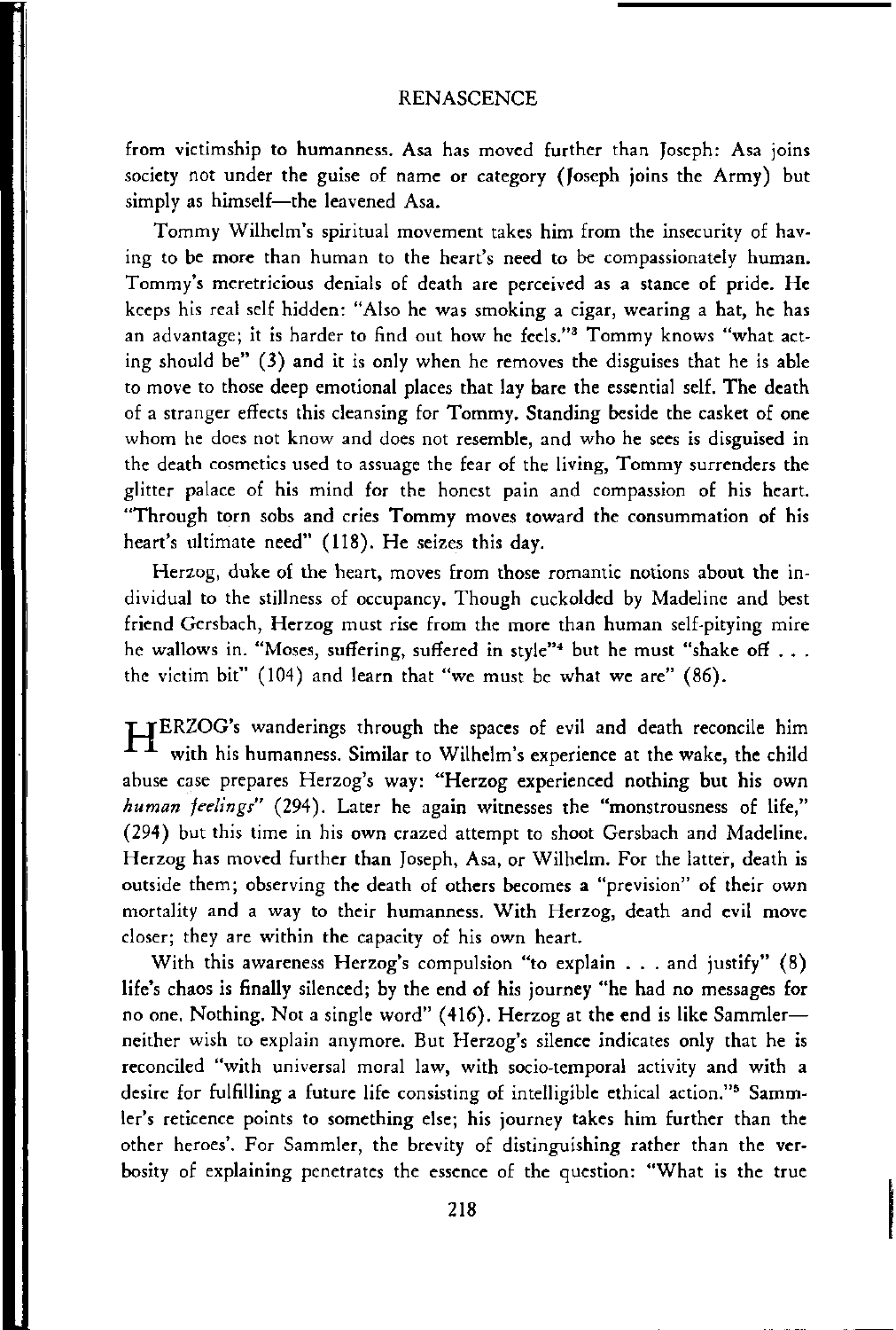#### BELLOW

stature of a human being?"<sup>6</sup> For Sammler, the answer is to be found in the "God adumbrations in daily forms" (237) that he sees and sees.

Whereas the other Bellow heroes ground their being in the finite genuine human self, Sammler—a wandering salvage-man (his name) and a one-eyed Teresias—grounds his being in God. Like the other protagonists, Sammler must shed his ego-distortiqg masks to reach the moment of his individual humanness. Sammler's "way out of the captivity in the forms" (57) of "making an 'Englishman' of himself" (61) is, like the other heroes', through the inexorable fact of death. But the other protagonists acknowledge their mortality through the death of another. For Sammler, the experience is different. Sammler moves through his own death to live again—not to escape death, because death pervades his planet, his consciousness, his novel, but to have his "judgments . . . altered . . . like his eyesight" (211). Death is not all that brings this new perception to Sammler; evil, too, is a profound learning experience. Herzog clumsily attempts murder; Sammler coldly and gladly executes a man. Sammler *knows* evil is not banal, and he knows the primacy of its endemic quality well enough to recognize it again in his compulsion with the Magesterial Pick Pocket. The other protagonists leave their dangling and isolated condition to join the community of life outside them. Humanness is not realized until the self surrenders to others. Sammler too is an alien on his planet; he is a "visiting consciousness" (73); he knows "that the place of honor is outside" (73). Sammler joins but he does not submit. In an apocalyptic world ready for last judgment, Sammler has "an eschatological point of view" (215). His despair brings him to the Kierkegaardian leap; he knows that ". . . inability to explain is no ground for disbelief. Not as long as the sense of God persists" (236). Despite the suffering, the chaos, the theatrics, ". . . very often and almost daily Artur Sammler has strong impressions of eternity" (237). While the other heroes move to the finite human, Sammler sees and sees the "splash of God's own spirit .. . in the heart of every human being" (89).

Shaping Sammler's vision within the novel is a three day chronology or loose apocalyptic movement from judgment through the purification of flood and beatitude to the condition of promise. Framing and pervading this entire structure is the presence of death. Death is repeatedly reflected in the Holocaust, the Six Day War, modern civilization as represented in Sammler's New York City, and more particularly Elya's death which frames the three days, and at the same time, parallels Sammler's own entombment that "let him live" (230). Death, then, integrates this three day movement that strains toward life, and is itself the generative life principle of the novel. For, the reader's position to Bellow's novel is Sammler's position to his world, and more ironically, Sammler's position to the Pick Pocket's. We see Sammler seeing; we see what Sammler sees. Some of his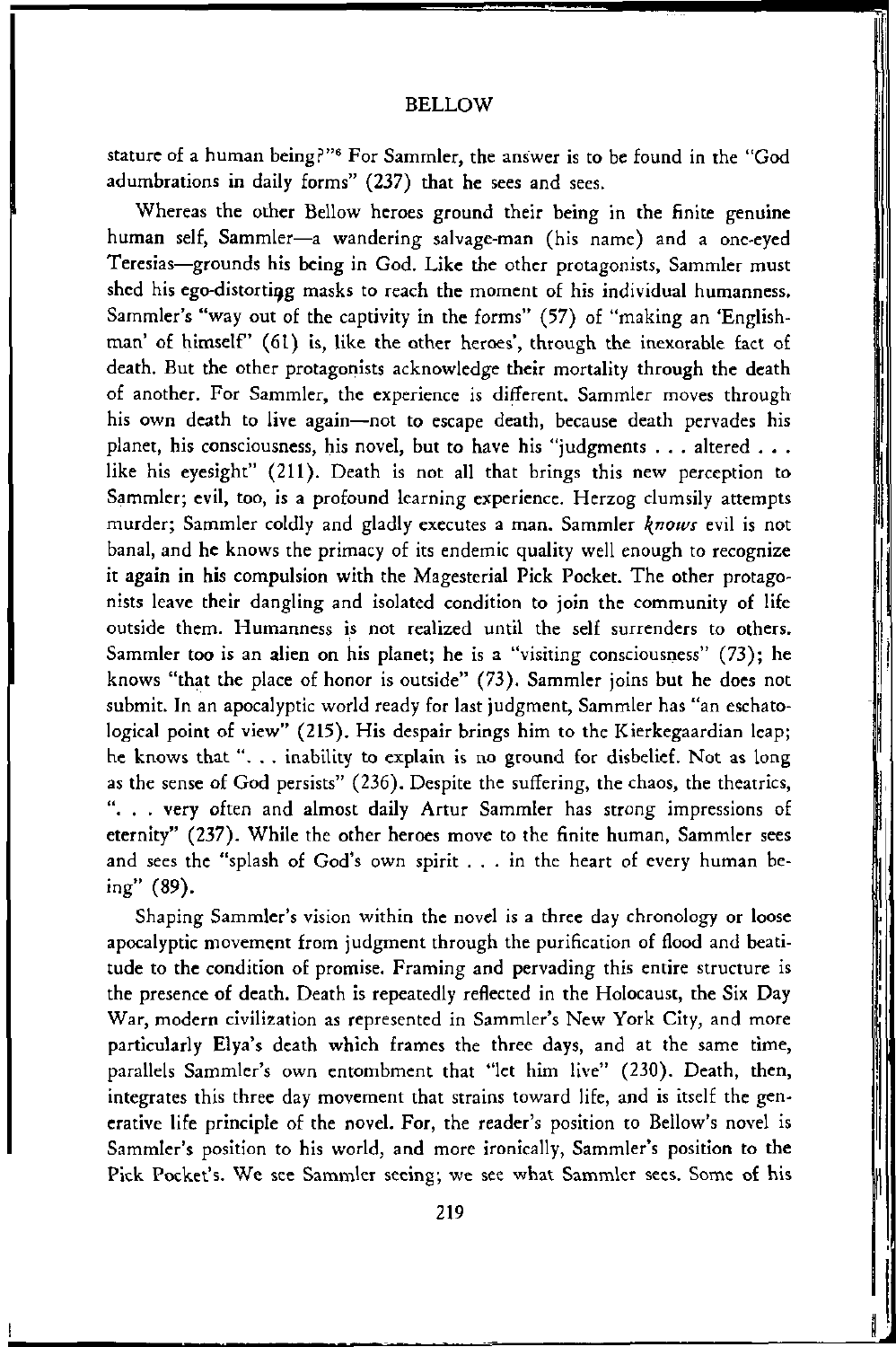#### RENASCENCE

seeing requires the reader's corrective. But mainly, the reader, using Sammler's camera eye, participates in the corrective that is Bellow's novel: *Mr. Sammler's Planet* "makes one think about the collapse of civilization, about Sodom and Gomorrah, the end of the world" (304). Thus the reader is witness to the novel's narrow but significant spiritual movement through death to life.

 $E^{VIL}$  is a deciding presence in Sammler's world, and to his ailing planet, day one is a sentence of judgment which is itself paralleled in the judgment of Elya's illness. The premonition of end times is not normal and neither does this day dawn to a "normal sky" (3). On Sammler's planet, "The experiences of life seem no longer to occur each in its proper space, in sequence, each with its recognizable religious or aesthetic importance" (26). Foretelling the second movement of the novel, Sammler thinks: "In fact the whole experience of mankind was now covering each life in its flood" (26). Sammler can "smell the decay" (33) as he waits for the world to collapse a second time (33).

His "enlarged vision" (12) comes from a recognition of and involvement with evil. The Princely emblem of evil in the novel is embodied in the Pick Pocket. The Pick Pocket's crime is a shadow of Elya's, Shula's, Feffer's own small and large criminality, and is overshadowed by the old Sammler's ultimate crime of murder. The Pick Pocket's idealization of his genitalia and its power is made miniscule by Angela's, Feffer's, and Bruch's sexual activities which range from promiscuity to exploitation and perversion. Moreover, not only is Sammler's encounter with the Black's mystery and majesty of "genitalia demonstratum" the first of three sexual "putdowns" to Sammler (the radical student and Angela), but more, the scene is a symbolic and climactic disclosure of all the evil rampant on Sammler's planet.

The Black Prince's obvious satisfaction with himself—his Dior glasses and cashmere coat—reflects what Sammler calls the contemporary person's "theatre of the soul" (234). The masks are worn by all the characters in this book. Margotte clothes herself in a proliferation of words called intellectual; Shula is obsessed with her father's non-existent work on H. G. Wells; Feffer excels in the theatrics of sex and money; Bruch wants to be top deviant; Hoenikker's god, like the Pick Pocket's, is the body and its accouterments; Angela's debasement is sex; and Wallace's series of "nearlys" that run the gamut from physicist to homosexual (88) are a poignant indication of the fractured, unintegrated self he is. Sammler, too, the old Sammler that is, hides behind the mask of class superiority and privilege.

Prisoners of their own idolatries, Sammler's people try to escape the terms of the covenant (contract): they thwart the spirit's efforts to realize itself. Sammler,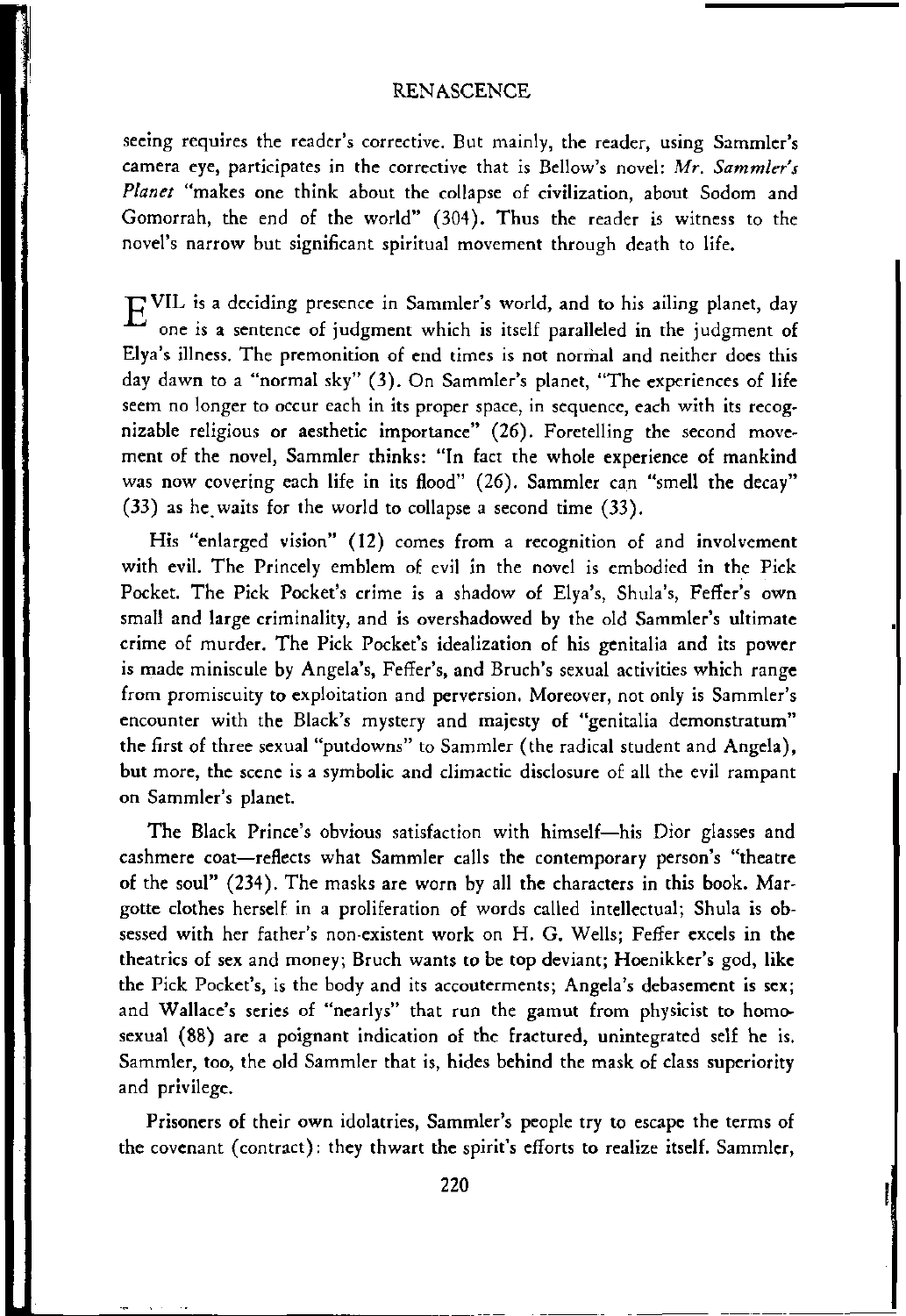#### BELLOW

however, knows that "the soul wanted what it wanted, that it had its own natural knowledge," (3) but his people debase themselves' and trivialize their existence. Not realizing that now is the "time to be conscious," (4) they become "the conspiracy against the sacredness of life" (18); they "abolish conscience" (18); they define and disguise evil as banal (18). Never able to make sober terms with death, to set "relations with the infinite," they can never be "entirely at home in the finite" (62). Death is their "sole visible future" (75) and at the end of day one, judgment looms over Sammler's planet.

Judgment, however, is a call for purification. Because of the artifices imposed on the soul, "The spirit feels cheated, outraged, defiled, corrupted, fragmented, injured. Still it knows what it knows, and the knowledge cannot be gotten rid of" (236). This knowledge is the spirit's call for purification. The symbolic flood and the words of beatitude confirm the spirit's knowledge and answer its call. Sammler's entombment signals this meaning to us. "Hidden in a mausoleum . . . the dead life" (89) taught Sammler that the human person "summoned out of matter . . . to be" (90) is "obliged to wait, painfully, anxiously, heartachingly, in this yellow despair . . ." (90) until "the greatness of eternity . . . shall lift us from this present shallowness" (89). The yellow light of despair pursues Sammler; it is the light that flickers into his West Side apartment where he is again entombed. But Sammler knows; he tells Lai, "By opening the tomb to me, he Cieslakiewicz let me live" (230).

Sammler's involvement with evil, too, indicates the movement of purification. Sammler cold-bloodedly murders the German. He thrills in it. He knows what it is to take a life, to have his own taken. Though he once tried to set himself above humanity, his attraction to the Pick Pocket reminds him of his human complicity in evil. Still, Sammler's extraordinary experiences are symbolic; "he, personally is a symbol" (91) and his "symbolic task" (91) is his ability to see and to allow us to see.

Death and evil have purified Sammler's sight. He penetrates what he sees. He sees that the forms we have chosen to impose on the spirit are blasphemous and terrifying; yet he recognizes that the masks are the human being's confused, chaotic, and inept spiritual strivings: "The idea of the uniqueness of the soul. An excellent idea. A true idea. But in these forms? In these poor forms? Dear God! With hair, with clothes, with drugs and cosmetics, with genitalia, with round trips through evil, monstrosity, and orgy, with even God approached through obscenities? How terrified the soul must be in this vehemence, how little that is really dear to it can see in these Sadie exercises" (229). Still, he knows that our madness and despair are the base of the soul's truth, (93) and that that truth is the soul's desire to be grounded in God, its "longing for sacredness" (92).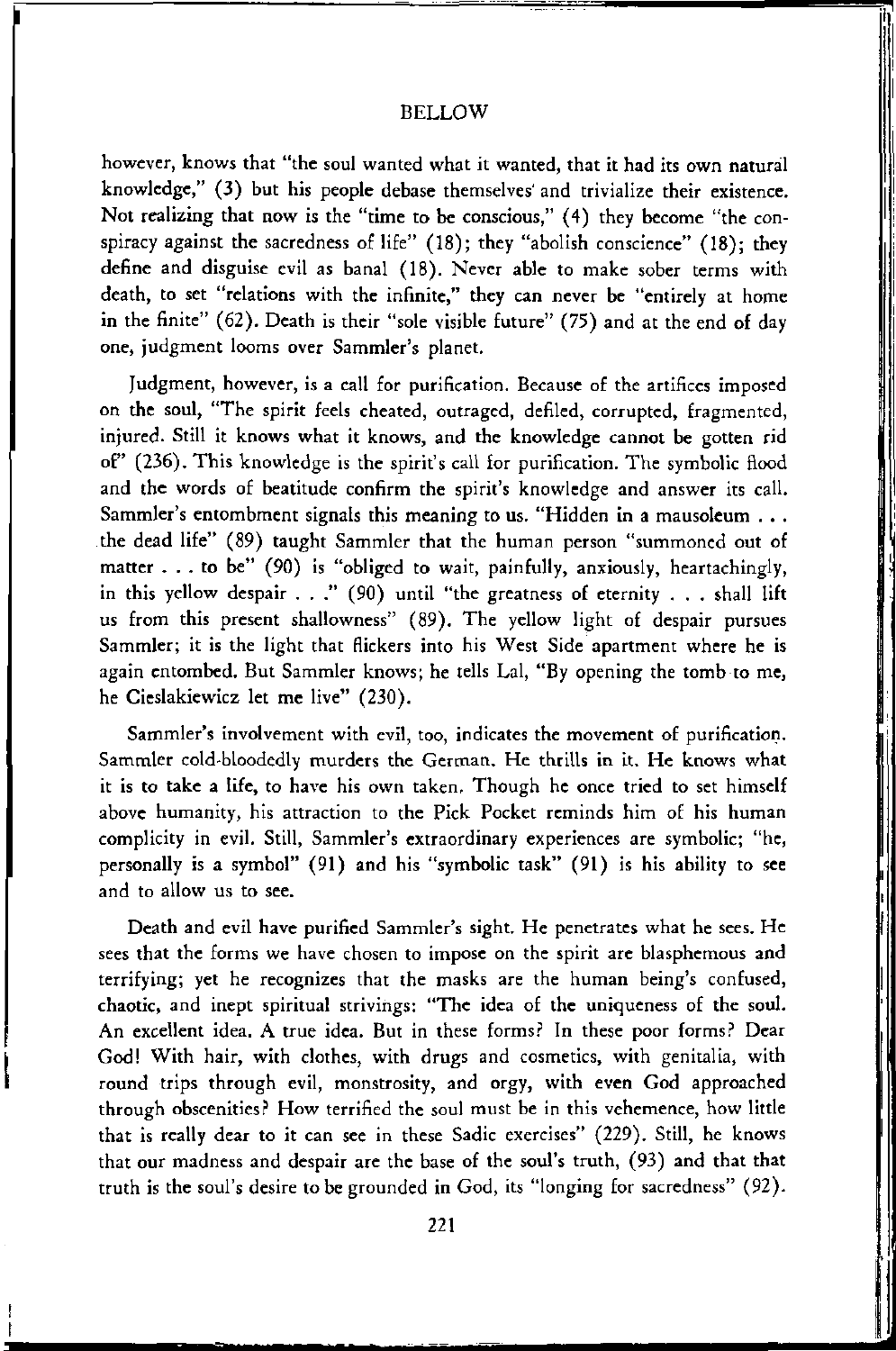#### RENASCENCE

 $\Upsilon$ HE comic and ironic symbolic flood, then, caused by the least integrated but most searching soul, Wallace, and reflected in Elya's impending physical flood, cleanses and spills into the words of beatitude—the only words Sammler finds himself repeatedly reading after every devastation: "Blessed are the poor in spirit... He who is poor in spirit is receptive of all spirit ... God is the Spirit of spirits," (253) and the spirit's only comfort and consolaton is God. These are the terms of the covenant.

Sammler's compassion is the narrow condition of promise in the novel. Through his compassion, the terms of the covenant are re-established. Sammler is urgent to meet Elya before the doctor dies. He wants to bring Elya the words of compassion: "One should declare something like this: 'However actual I may seem to you and you to me, we are not as actual as all that. We will die. Nevertheless there is a bond. There is a bond'" (261).

On his way to Elya, Sammler attempts to save the Pick Pocket. He despairs momentarily when he realizes no one will help. Yet, he acknowledges that the lunatics surrounding him "were his people—he was their Sammler. They shared the same fundamentals" (266). Salvage-man Sammler, "assigned to figure out certain things, to condense, in short views, some essence of experience" (274), endures and sees and knows. He saves what he can.

Yet, though he may be *their Sammler,* he nevertheless stands apart from them as he must. "He was a man who had come back. He had rejoined life. He was near to others. But in some essential way he was also companionless" (289). Echoing the prayer in Meister Eckhardt Sammler knew he "was someone—and this struck him—poor in spirit" (290). He loves, he joins, but he may not submit to the chaos. His position, as it is the reader's, is the seeing corrective: the adumbrations of eternity.

Death's movement through purification to promise is assured symbolically in the season: "It would soon be full spring" (277). Sammler, too, affirms new beginnings: "Mr. Sammler saw that together with the end of things-as-known the feeling for new beginnings was nevertheless very strong" (278).

Elya has died but Sammler's feelings are strong. Sammler's prayer for his friend Elya—expressing a profound love—promises us that Elya "did meet the terms of his contract" (313). The "terms of the contract" (313) are also met by Sammler. With Elya's death, Sammler, made to live out the Meister Erckhardt prayer, "was deprived of one more thing, stripped of one more creature" (312). Sammler's final prayer reaffirms the covenant and repeats, for the third significant time in the novel, what the spirit has known and does know all along the way that despite our monstrosity, despite our chaos, and even despite our death, our "inmost heart" (313) knows what our mind refuses to acknowledge—the soul's ultimate need to be grounded in God before we can become entirely human.